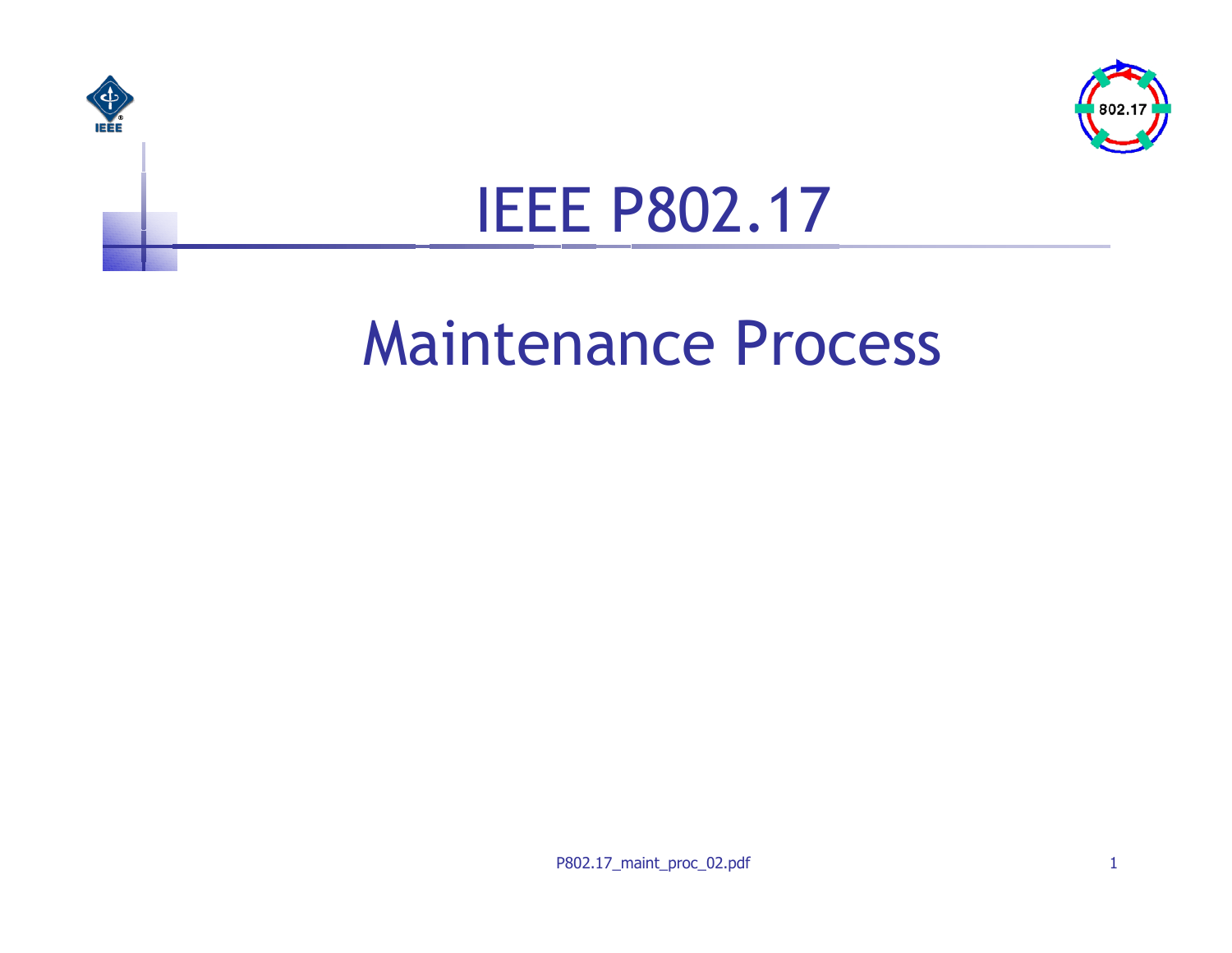



# Changes, Errata, Interpretations

- **Maintenance requests are used to change a** standard to correct technical errors in that standard
- **Errata requests (handled via the maintenance** request process) are used to change the text of a published standard to correct publishing errors that result in that published standard being different from the approved standard
- **Interpretation requests are used to clarify the** intent of the standard
	- They do not result in an alteration to the original standard
	- **They may not be used to obtain consulting information**
	- See http://ww[w.ieee802.org/17/maint](http://www.ieee802.org/17/maintenance/P802.17_interp_proc_01.pdf)enance/P802.17\_interp\_proc\_01.pdf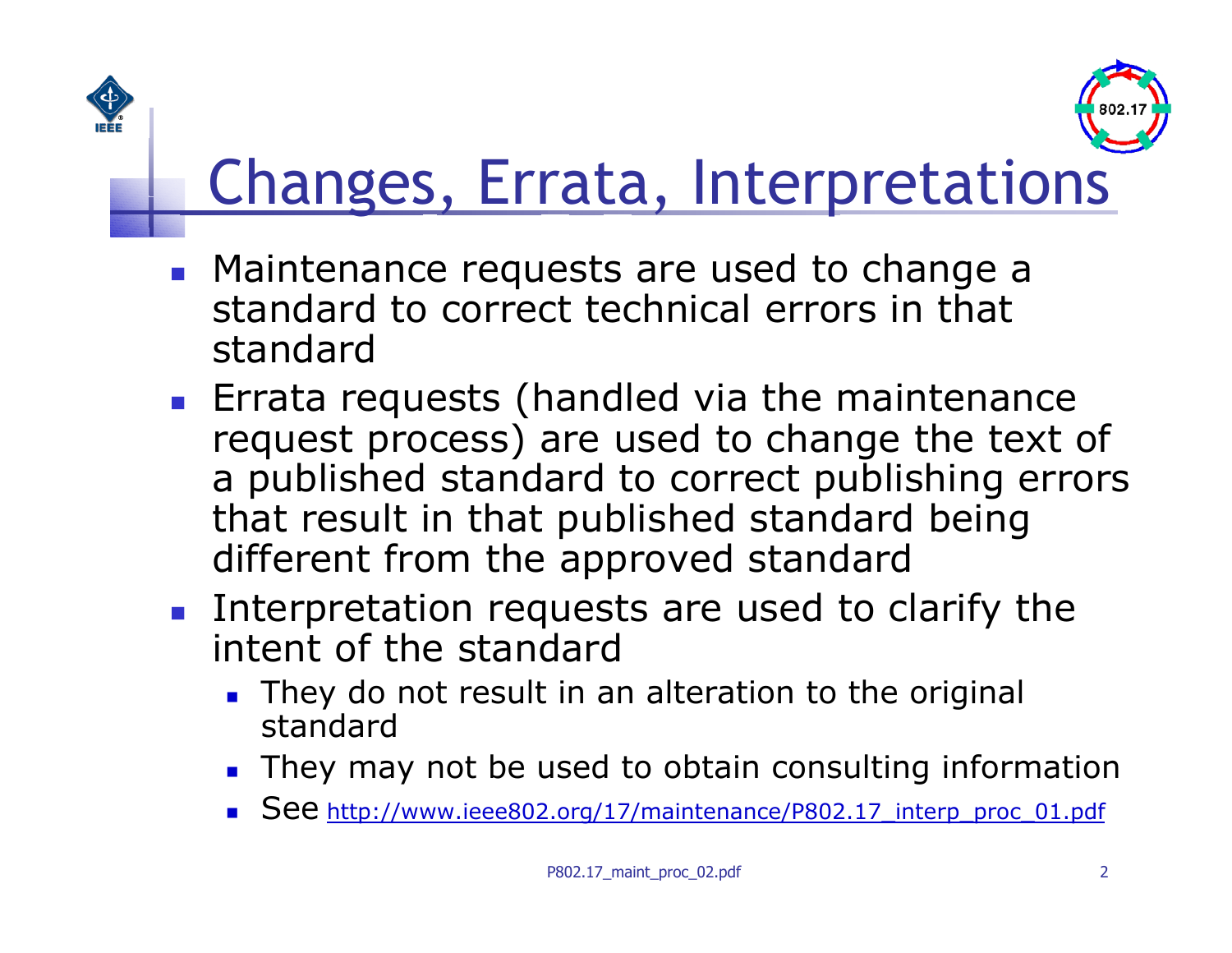

#### Errata\*

- F. A maintenance request that is determined to be "an editorial error […] that represents a deviation from the standard as approved by the IEEE-SA Standards Board and that could result in misinterpretation of the standard".
	- **EXECT EXAMPLE**, the publishing process corrupts special symbols
	- Or, the IEEE-SA editor replaces a word with a word that would be more appropriate in English, not realizing that the word being replaced has speci al meaning i n the standard
- $\mathcal{L}_{\mathcal{A}}$ No WG or sponsor vote taken
- L, IEEE-SA publishes errata as they are received, at <http://standards.ieee.org/reading/ieee/updates/errata/index.html>

\*See [http://standards.ieee.org/guides/opman/sect8.html#8.1.1](http://standards.ieee.org/guides/opman/sect8.html)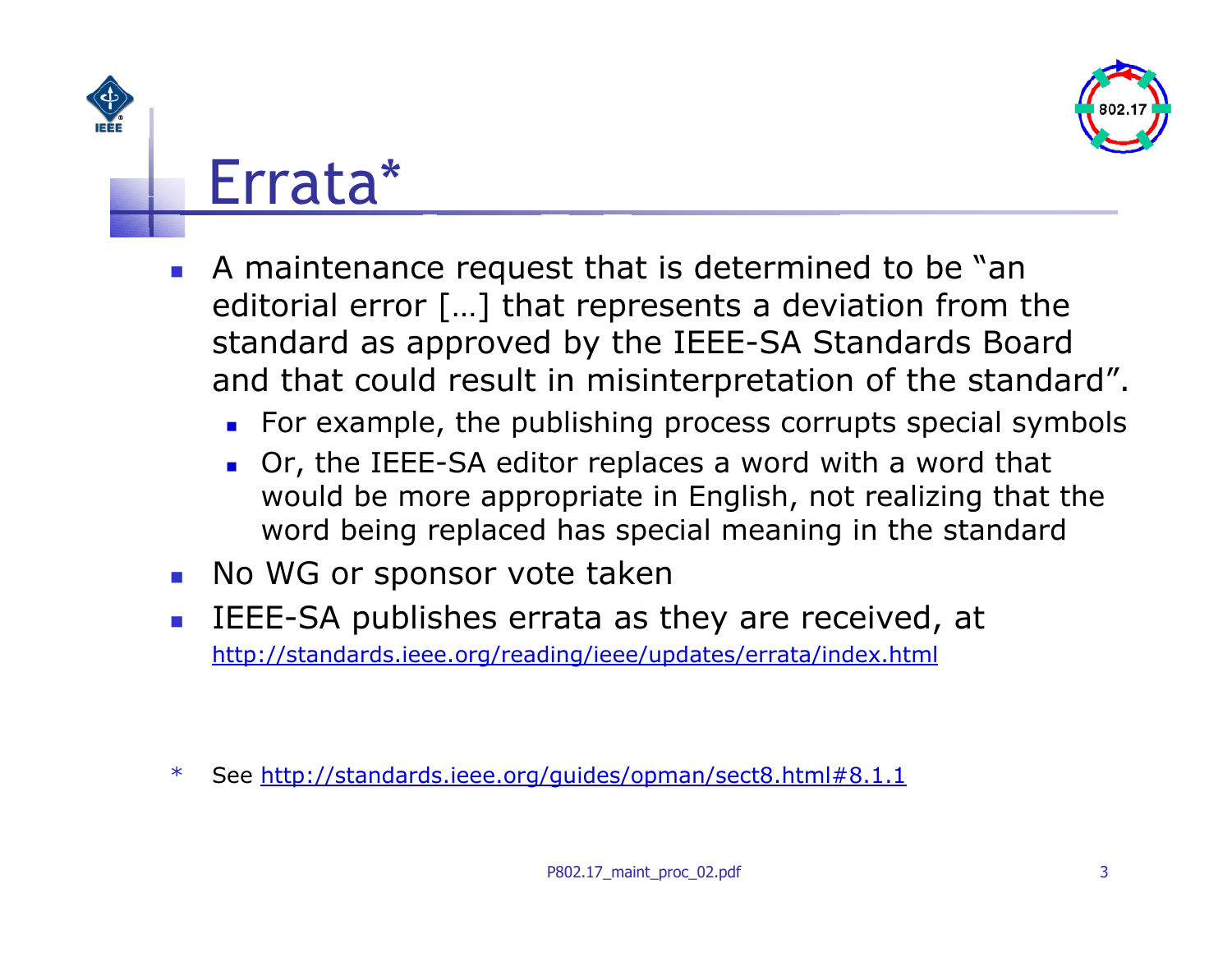

# Changes To The Standard\*

- $\blacksquare$  Revision
	- A document that updates or replaces an existin g IEEE standard in its entirety.
- Amendment
	- A document that has to contain new material to an existing IEEE standard and that may contain substantive corrections to that standard as well.
- Corrigenda
	- **A** document that only contains substantive corrections to an existing IEEE standard.
- \*See [http://standards.ieee.org/guides/opman/sect1.html#1.2](http://standards.ieee.org/guides/opman/sect1.html)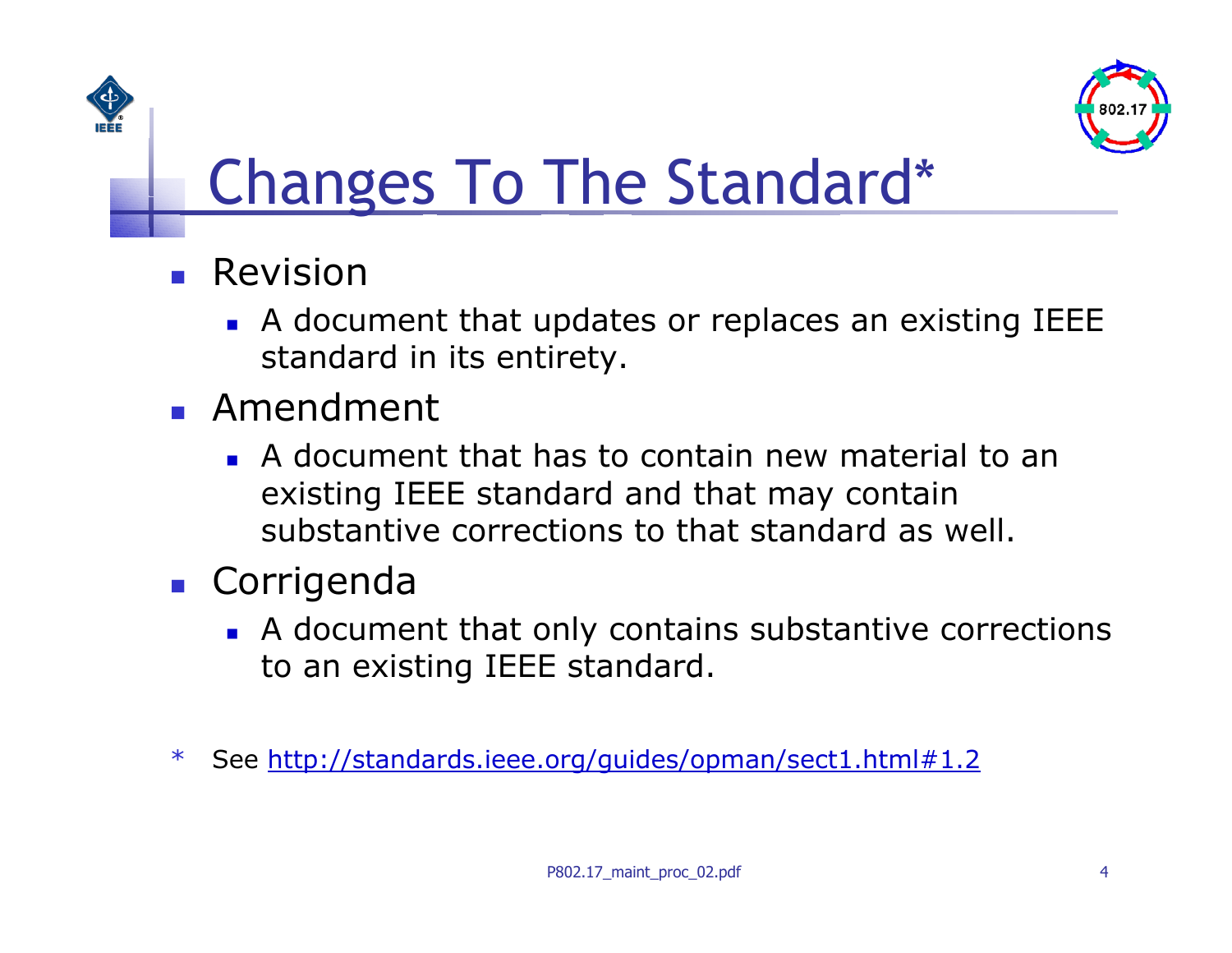

## Maintenance Task Group (MTG)

- $\mathcal{L}^{\text{max}}$ Operates as a standing (permanent) task group
- $\left\vert \cdot \right\vert$ MTG membership open to all of WG membership
- $\overline{\phantom{a}}$  MTG meets
	- **at all WG plenary meetings** 
		- **u** when there are open maintenance requests
	- at interim WG meetings and M TG ad hoc meetings
		- **i** if authorized by the WG
- **MTG decisions ratified by the WG**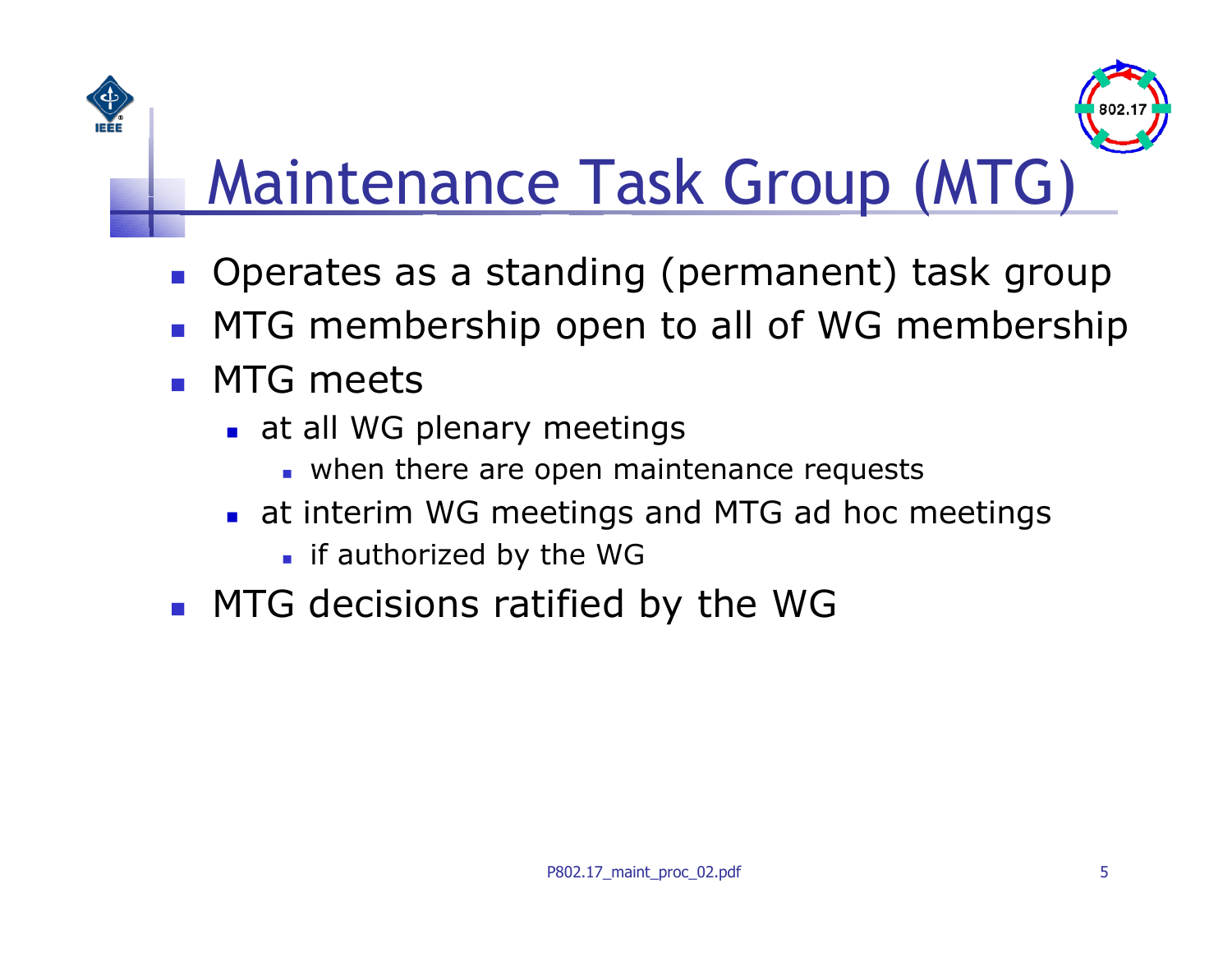

# Responsibilities Of WG Chair

- $\overline{\phantom{a}}$ Appoint Maintenance Task Group Chair
- $\overline{\phantom{a}}$ Run ballots on maintenance requests
- $\overline{\phantom{a}}$ Submit errata to SA for inclusion in errata sheet
- **Submit maintenance changes to SA as part of** sponsor ballots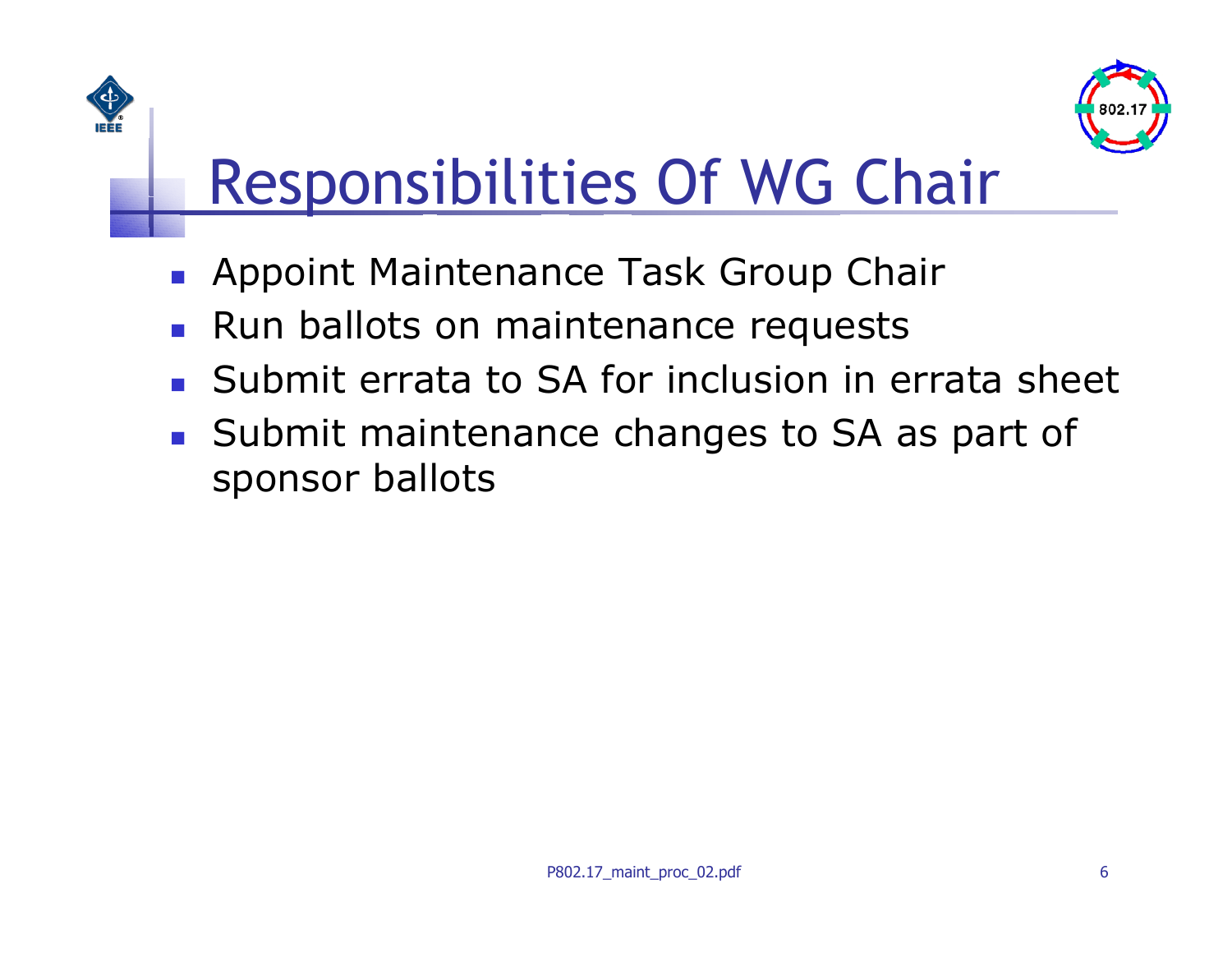

# Responsibilities Of Submitter

- **Submit clearly explained problem and detailed** proposal for remedying the problem
- **Clarify the problem and/or proposed remedy as** requested by the chair of the MTG
- **May withdraw maintenance request at any time** before it is accepted by the MTG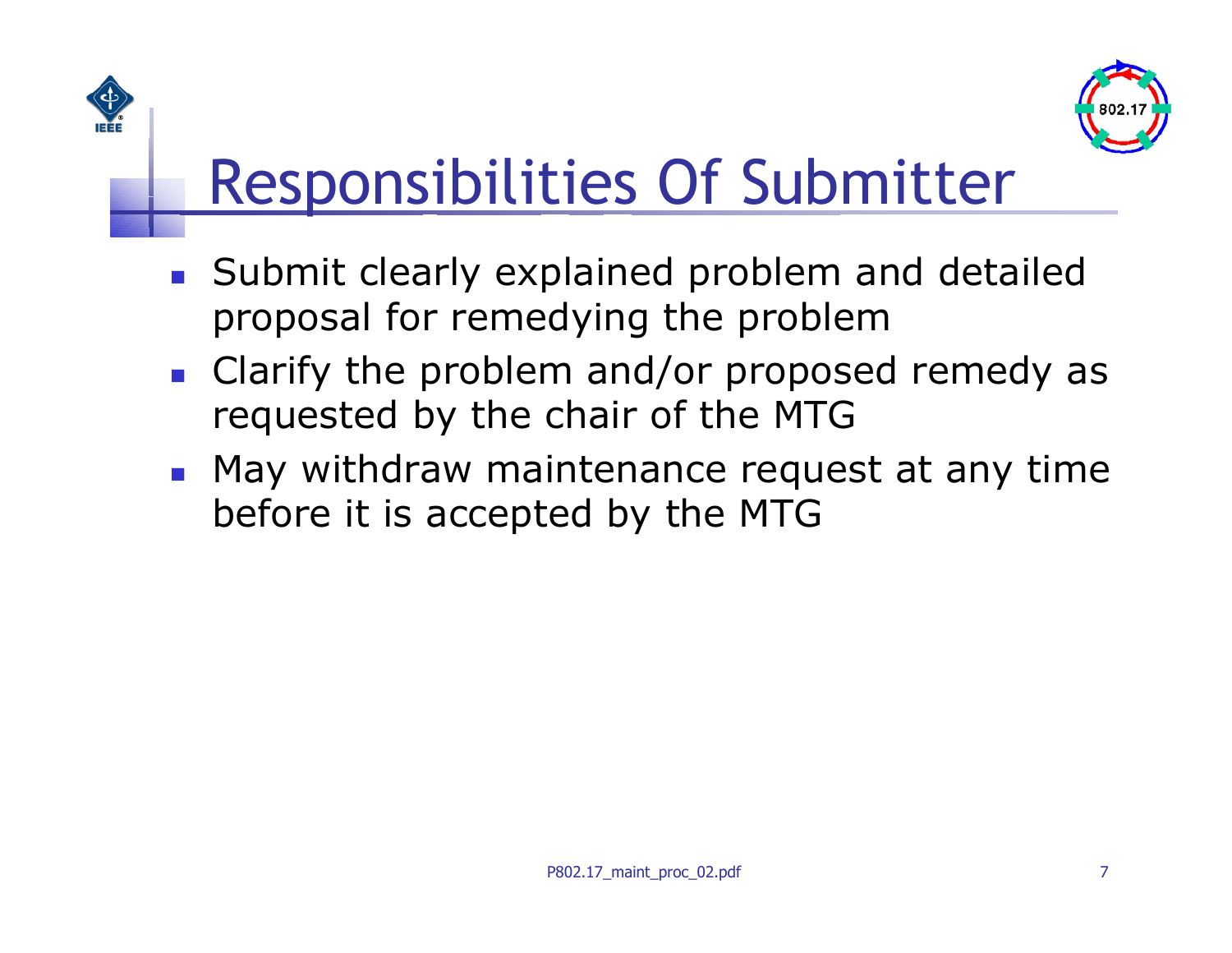

# Responsibilities Of MTG Chair

- **Maintain database of maintenance requests**
- $\mathcal{L}^{\text{max}}$  Assign maintenance request numbers to submitted requests
- **May work with submitters to make sure requests** are valid requests for maintenance and have sufficient explanation to be ready for the MTG
- **Run MTG meetings**
- $\mathcal{L}_{\mathcal{A}}$ Present MTG opening and closing reports to WG
- $\overline{\phantom{a}}$ Act as spokesperson for the MTG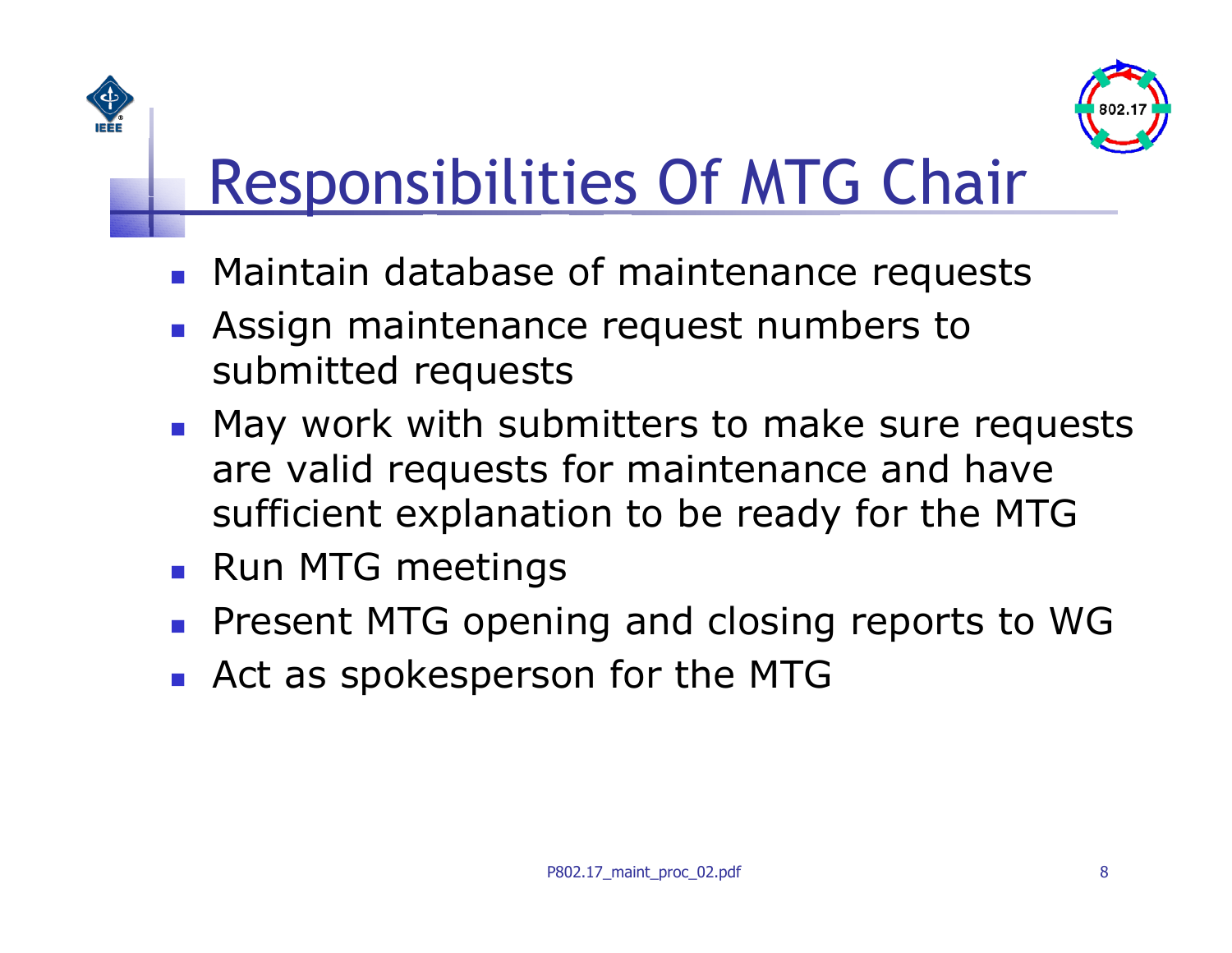

## Responsibilities Of MTG

- **Evaluate maintenance requests to determine** 
	- **Not a problem**
	- Beyond scope of maintenance request
	- П Erratum
	- **Technical change required**
- **Nork with technical experts to determine best** remedy
	- **The Maintenance Task Group is responsible for** developing the final technical changes that are proposed to the WG
- **Decide when a remedy is ready for submission** to the WG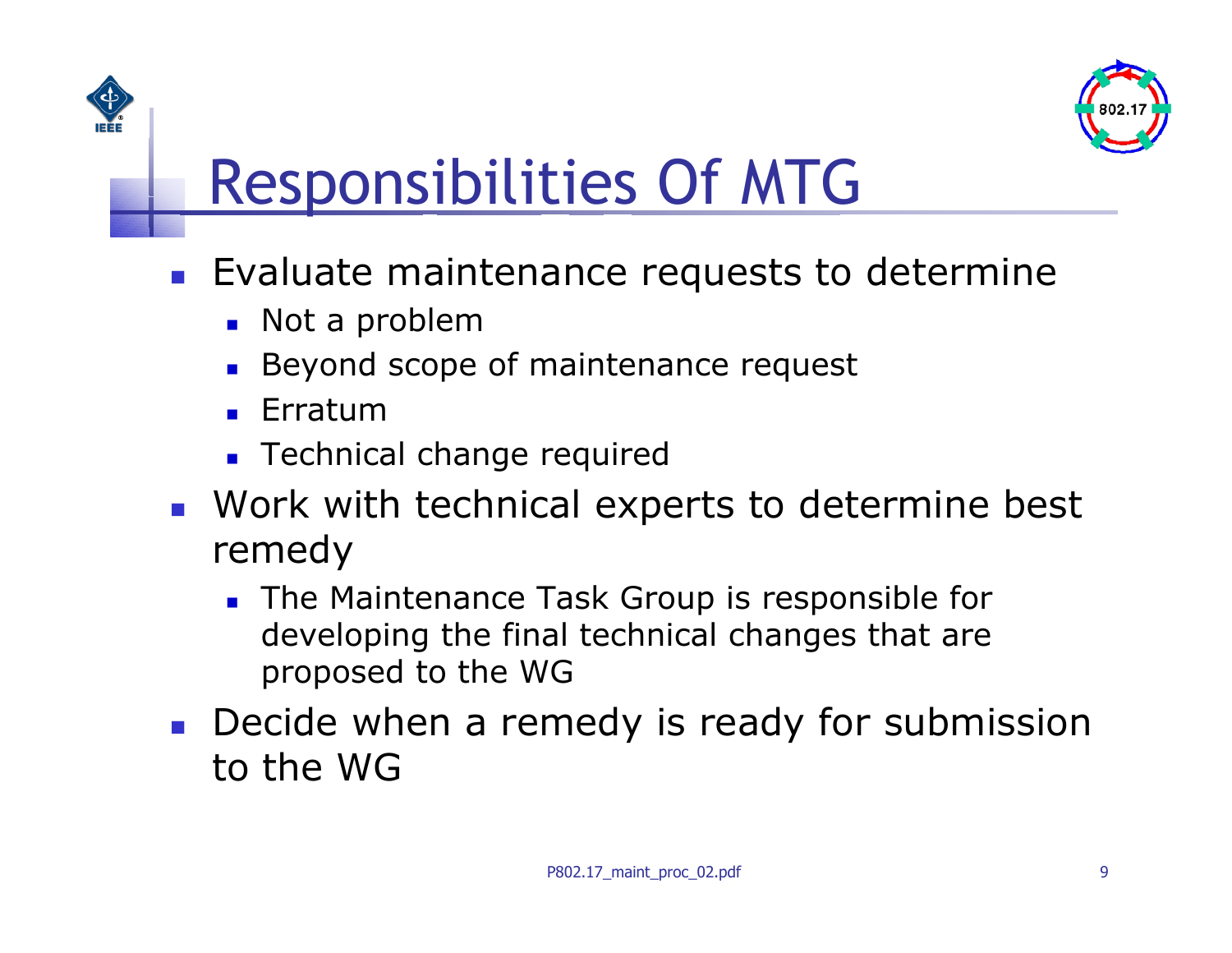

### Responsibilities Of WG

- $\mathcal{L}_{\text{max}}$  Ratify Maintenance Task Group decisions
	- Done at the time the maintenance changes are to be incorporated into a draft change to the standard
	- May be ratified in whole or by individual vote
		- S ame process as used for results of comment resolution groups
	- **EXT** Maintenance responses are balloted by the WG and by the sponsor at the time that the standard is next changed as part of the entire document approval process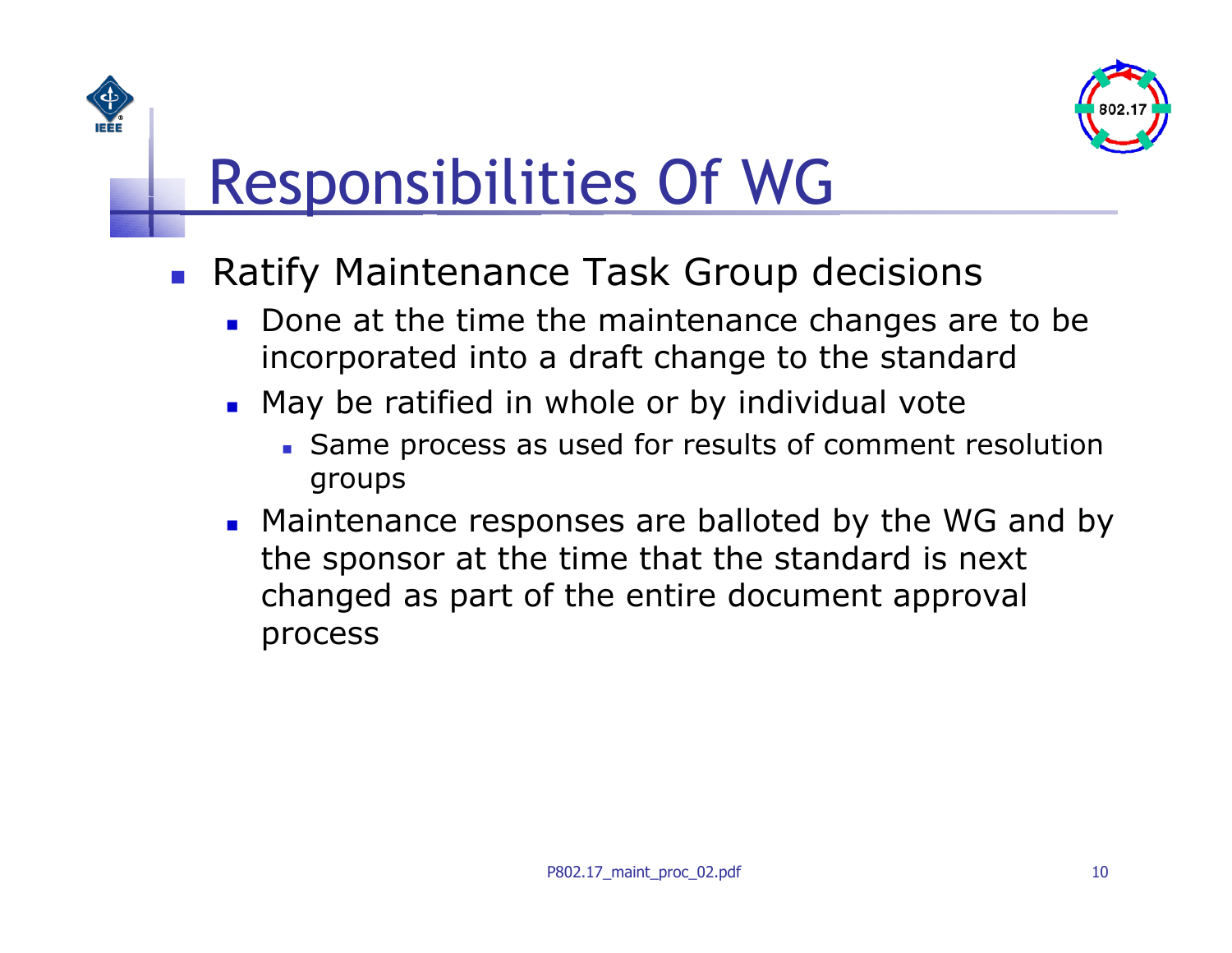



#### Maintenance Request Scope

- $\overline{\mathcal{L}}$ Not purely editorial
- $\mathcal{L}_{\mathcal{A}}$ Limited to published standards
- $\mathcal{L}_{\mathcal{A}}$ Limited to one specific issue in the standard
- $\overline{\phantom{a}}$ Corrects a technical error in the standard
- $\mathcal{L}_{\mathcal{A}}$ Leads to a change of the text of the standard
- $\overline{\phantom{a}}$ Not an enhancement
- $\mathcal{L}_{\mathcal{A}}$ Not a duplicate of a previous request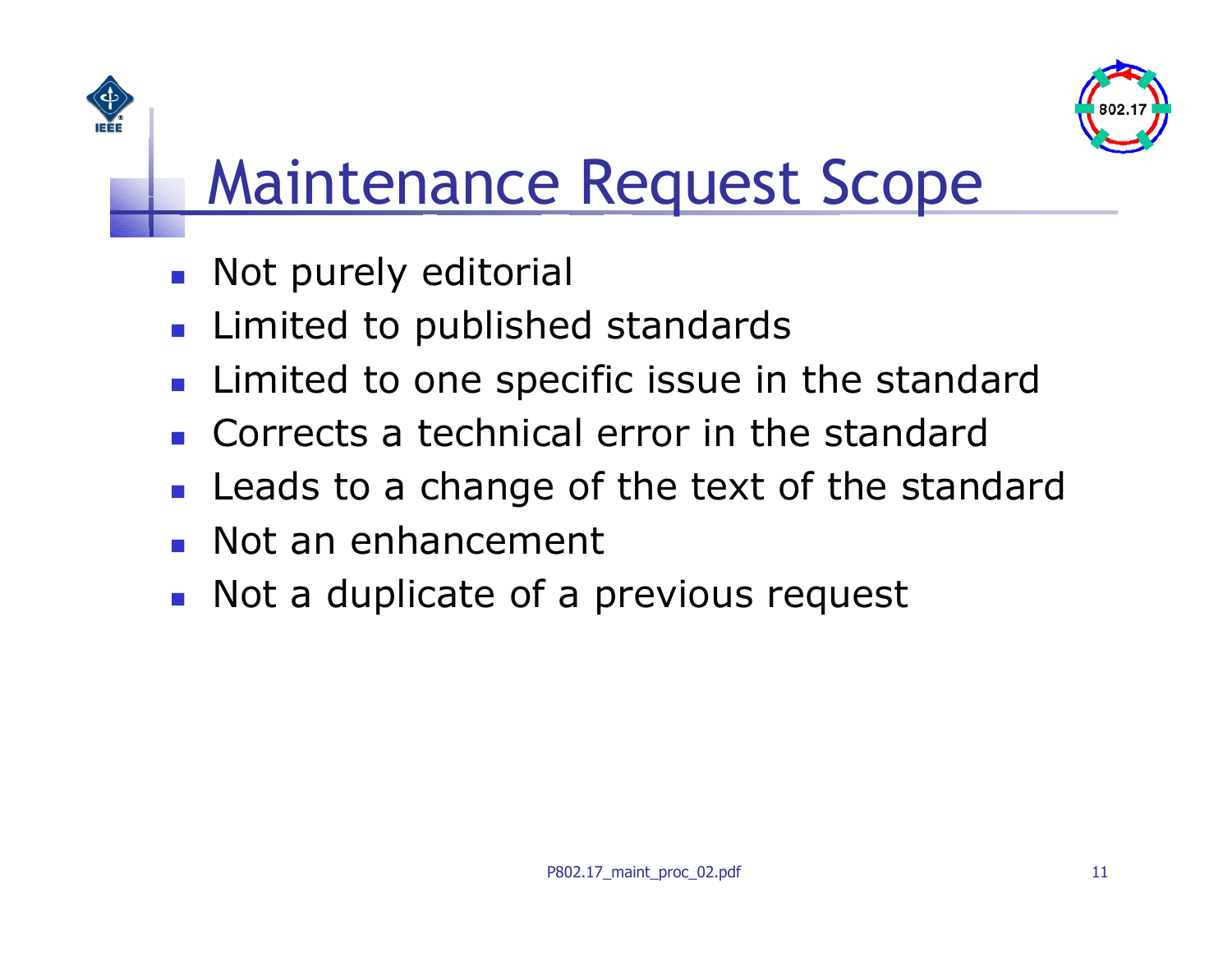



#### Process Diagram

**Full size flow chart diagram located at** http://www.ieee802.[org/17/maintenance/maint](http://www.ieee802.org/17/maintenance/maint_diag_02.pdf) diag 02.pdf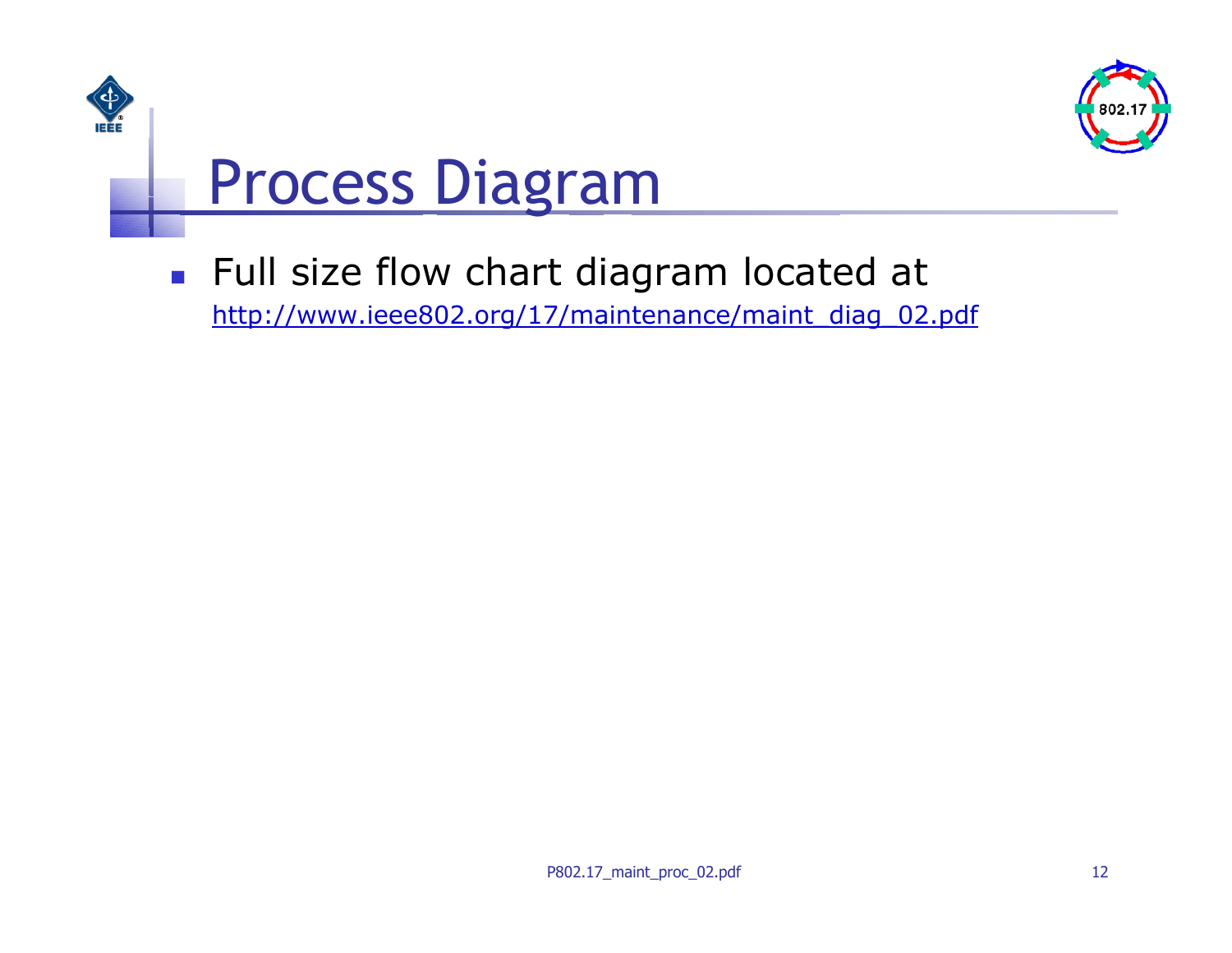



#### Process Diagram Part 1

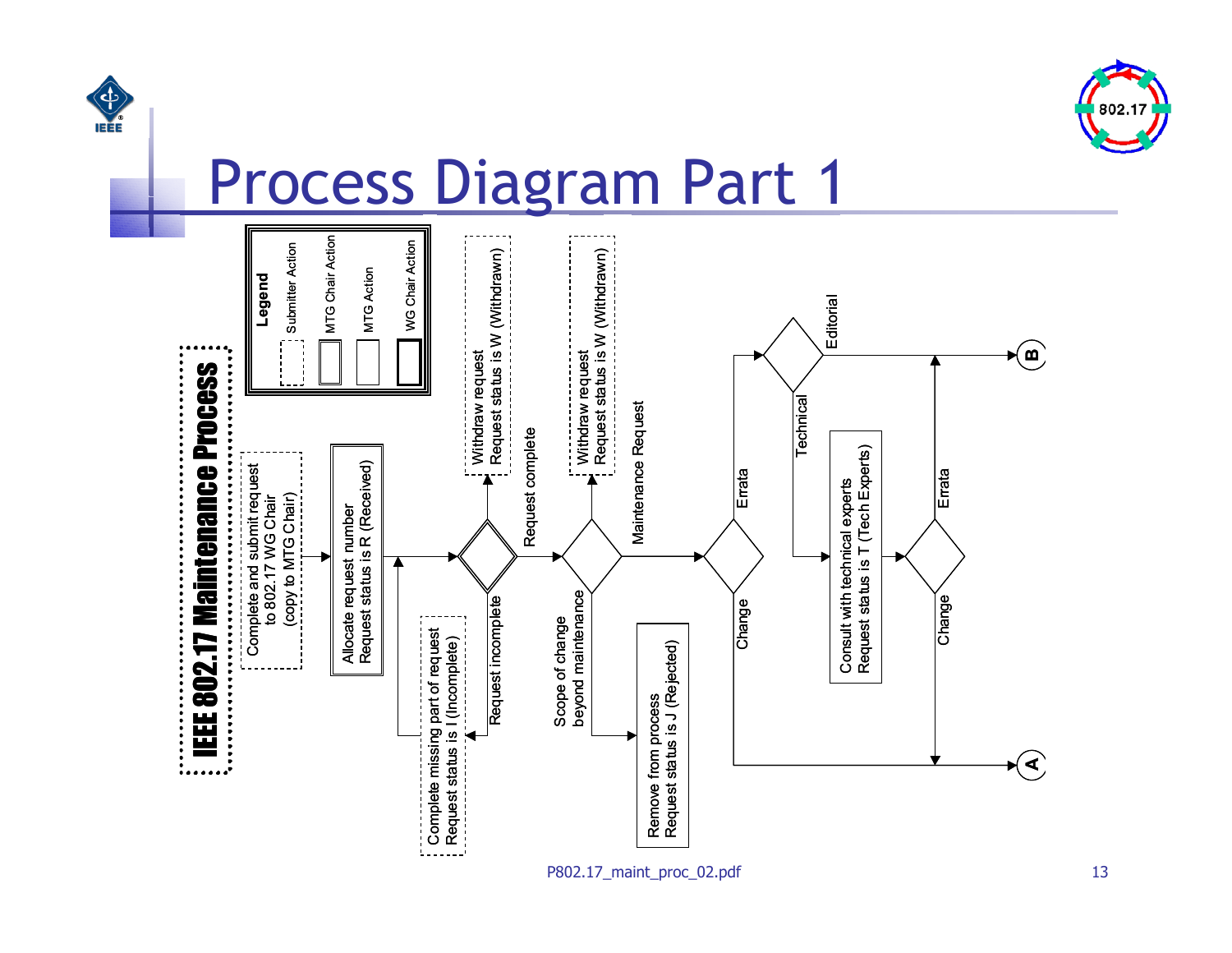



#### Process Diagram Part 2

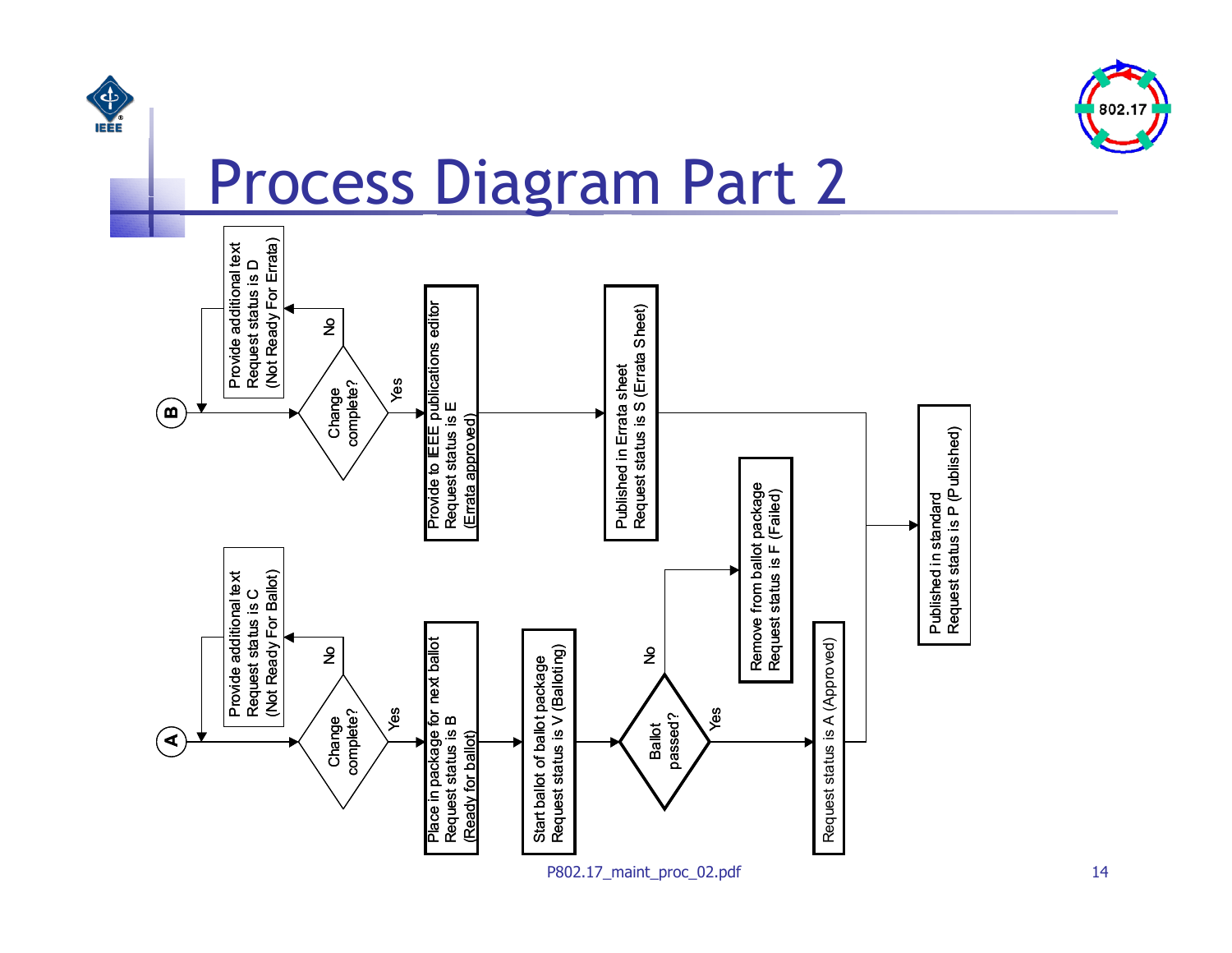



### Status Information Abbreviations

| Symbol | <b>Status</b>             |
|--------|---------------------------|
| A      | Approved in ballot        |
| B      | Ready for ballot          |
| B      | Not ready for ballot      |
| D      | Not ready for errata      |
| F      | Errata approved           |
| F      | Failed in ballot          |
| I      | Incomplete                |
| J      | Rejected                  |
| Р      | Published in standard     |
| R      | Request received          |
| S      | Published in errata sheet |
| т      | Technical experts review  |
| V      | <b>Balloting</b>          |
| W      | Withdrawn                 |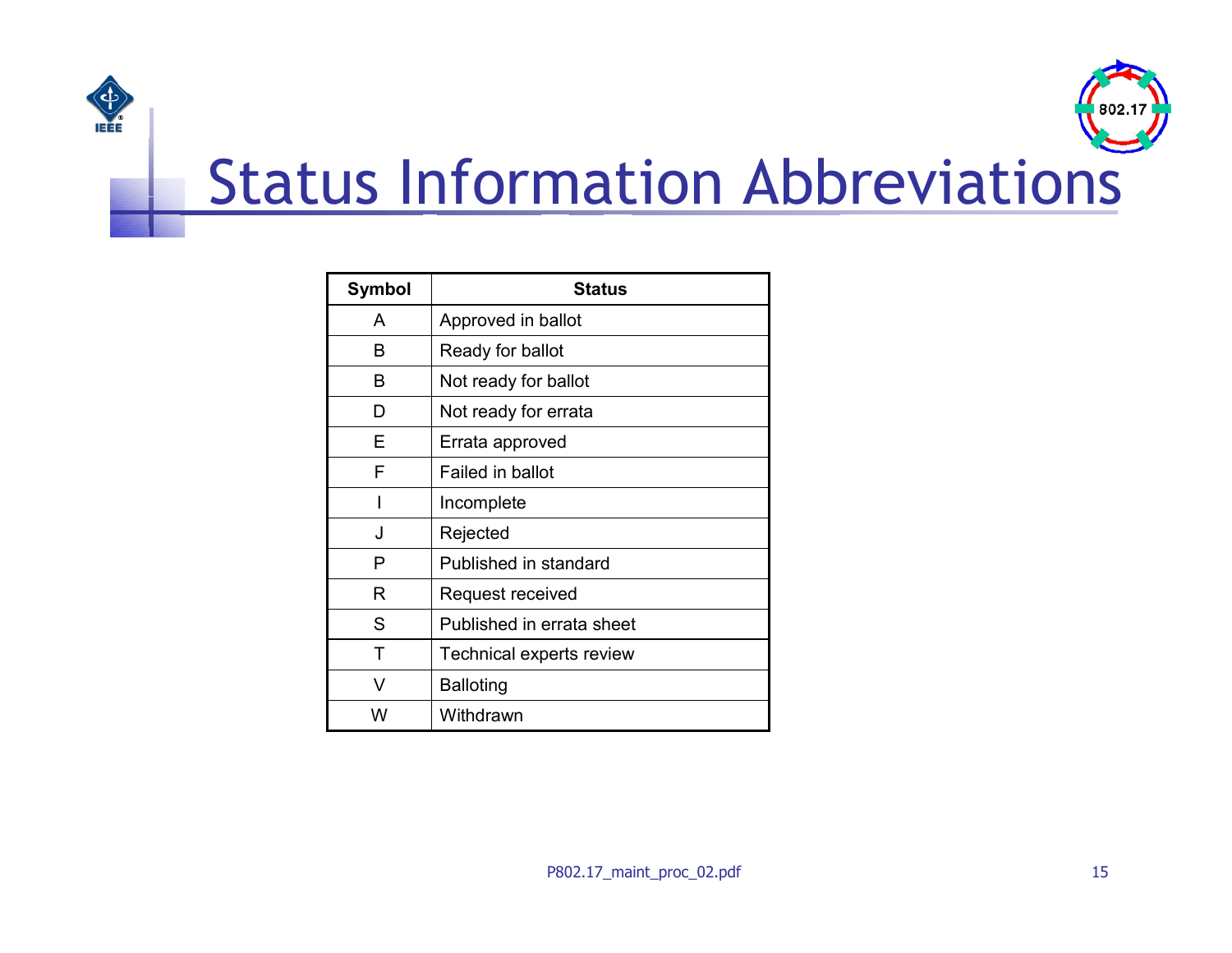



### Maintenance Request Form

- $\overline{\phantom{a}}$ Microsoft Excel form
- **D** Obtain from

http://www.ieee802. [org/17/maintenance/maint](http://www.ieee802.org/17/maintenance/maint_form_02.xls) \_form\_02.xls

- $\mathcal{L}_{\mathcal{A}}$ Fill in all fields
- **Email form to the address provided at the end of** the request form